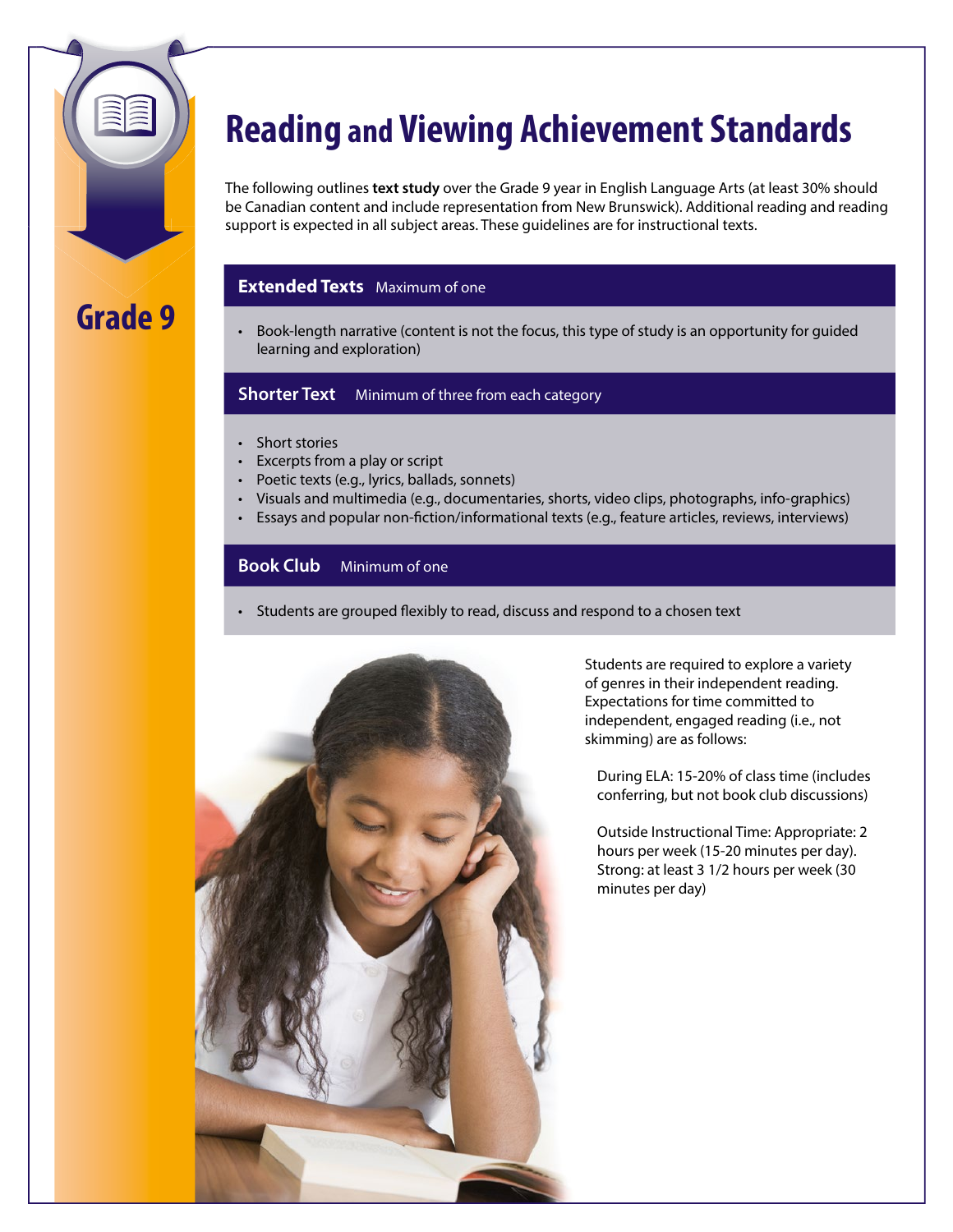

# **Reading Strategies and Behaviours**

By the end of Grade 9, students performing at appropriate achievement will read at least two hours per week beyond instructional time; independently use the strategies and behaviours listed below, with texts within the defined text complexity; demonstrate awareness of the strategies they are using and set straightforward goals for improvement. Performance at strong achievement will include at least three and a half hours of reading beyond instructional time; will demonstrate some stamina when reading challenging texts with unfamiliar concepts or ideas; and will attend to subtleties of texts and make sophisticated reflective of knowledge gained through broad reading experience research.

- • Make meaning: check closely for understanding; adjust and use a wide variety of strategies (e.g., generate questions, make connections, analyze, synthesize and evaluate; organize significant information in notes or with graphic organizers)
- • Solve words: quickly solve unfamiliar words using a wide range of cues (e.g., dividing words into syllables, using root words/origins to gain meaning; using background knowledge and context cues); use references to find the meanings of unknown /technical words
- • Read with automaticity: automatically read and understand most words in range of contexts (vocabulary from grade-level texts, subject terminology, oral language)
- • Read with fluency: read appropriate-level texts with expression and confidence; adjust rates to match form and purpose; use appropriate phrasing, pausing and intonation (most reading at this level is silent)
- • Predict: use context clues, prior knowledge/experience, and knowledge of text forms/ features to verify and adjust predictions while reading; inquire/conduct research to extend knowledge or to clarify when content is confusing or exceeds personal knowledge/experience
- • Use text features: use text features (e.g. , table of contents, glossary, captions, headings/subheadings, index, sidebars, charts/diagrams, maps, font) to preview, interpret and locate information
- Use technology: employ tools, when required, to assist the decoding process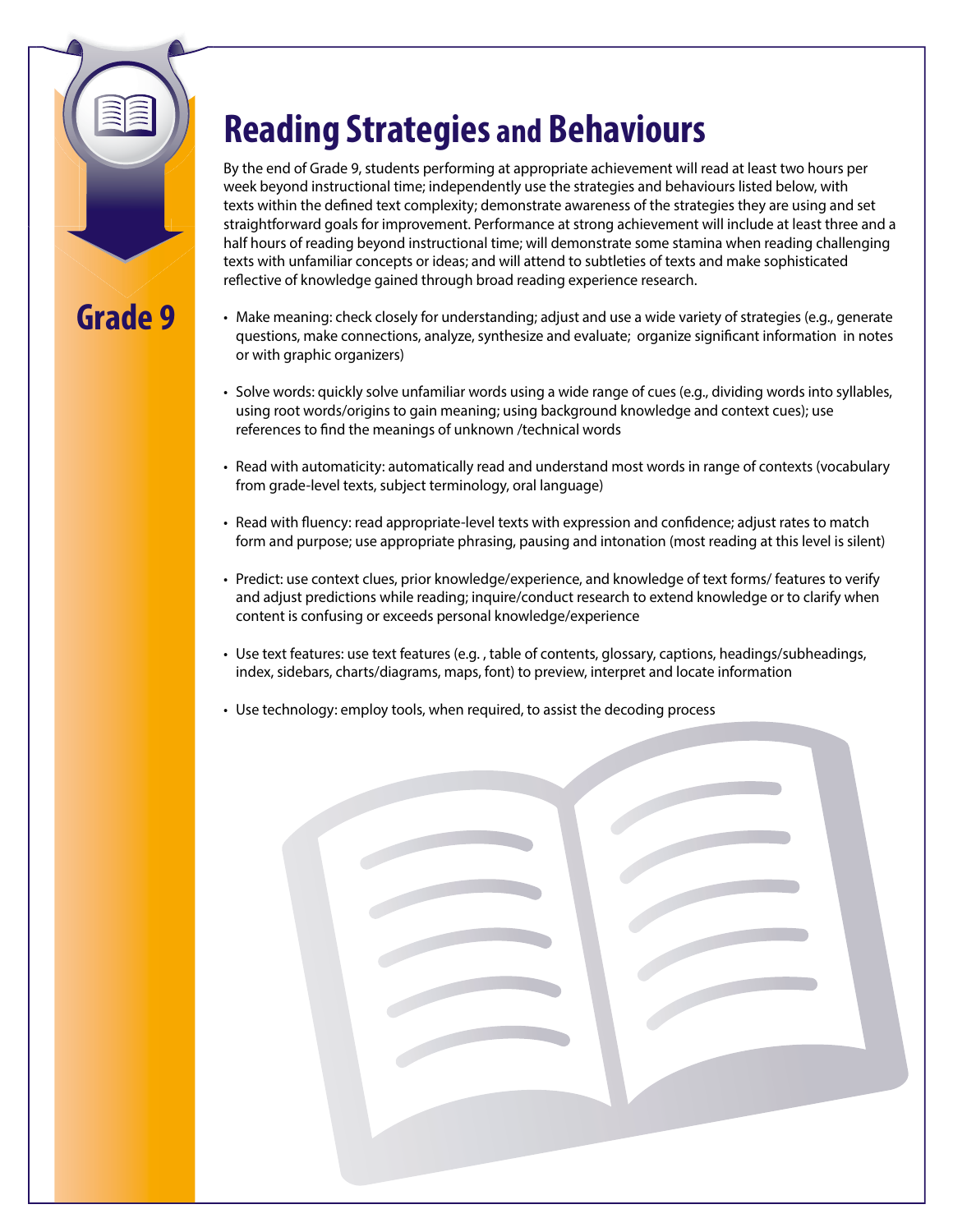

**Literal Level** iteral Leve

# **Comprehension Responses**

### Indicators pertain to responses given to text at an independent reading level.

In responses to all levels of questioning, students are expected to support their ideas and content with relevant examples or information from the text. Responses deemed strong show sophistication and depth in justifications and rationales, and may sometimes be described as original or creative. Products required to assess each of the following must reflect the principles of differentiated instruction.

## **Appropriate Achievement Strong Achievement**

- respond accurately to most literal questions when reading longer, denser texts; skim large amount of text in search of information; search, in systematic ways, for specific information from a variety of sources
- identify key story elements (setting, characters, events, problem/resolution, theme/lesson) of a narrative text; explain how events are related to the theme
- distinguish between main ideas and supporting details; concisely summarize key information

### **Sample Prompts**

Appropriate Achievement indicators, and**:**

- handle effectively more complicated/longer texts containing new and unfamiliar concepts and ideas; reread and skim large amounts of information for details
- determine importance of information

- What new information did you learn from reading and viewing this selection?
- Summarize what you have found so far. What key words did you note to help you remember?
- Where would you begin to construct a timeline to plot the events in this autobiography?
- Why is  $\frac{1}{\sqrt{2}}$  (event/action of character) important to the story?
- • What were the key ideas in the information you read/viewed? Why did you identify them as important?
- Provide the "gist" of this article in twenty words or less.

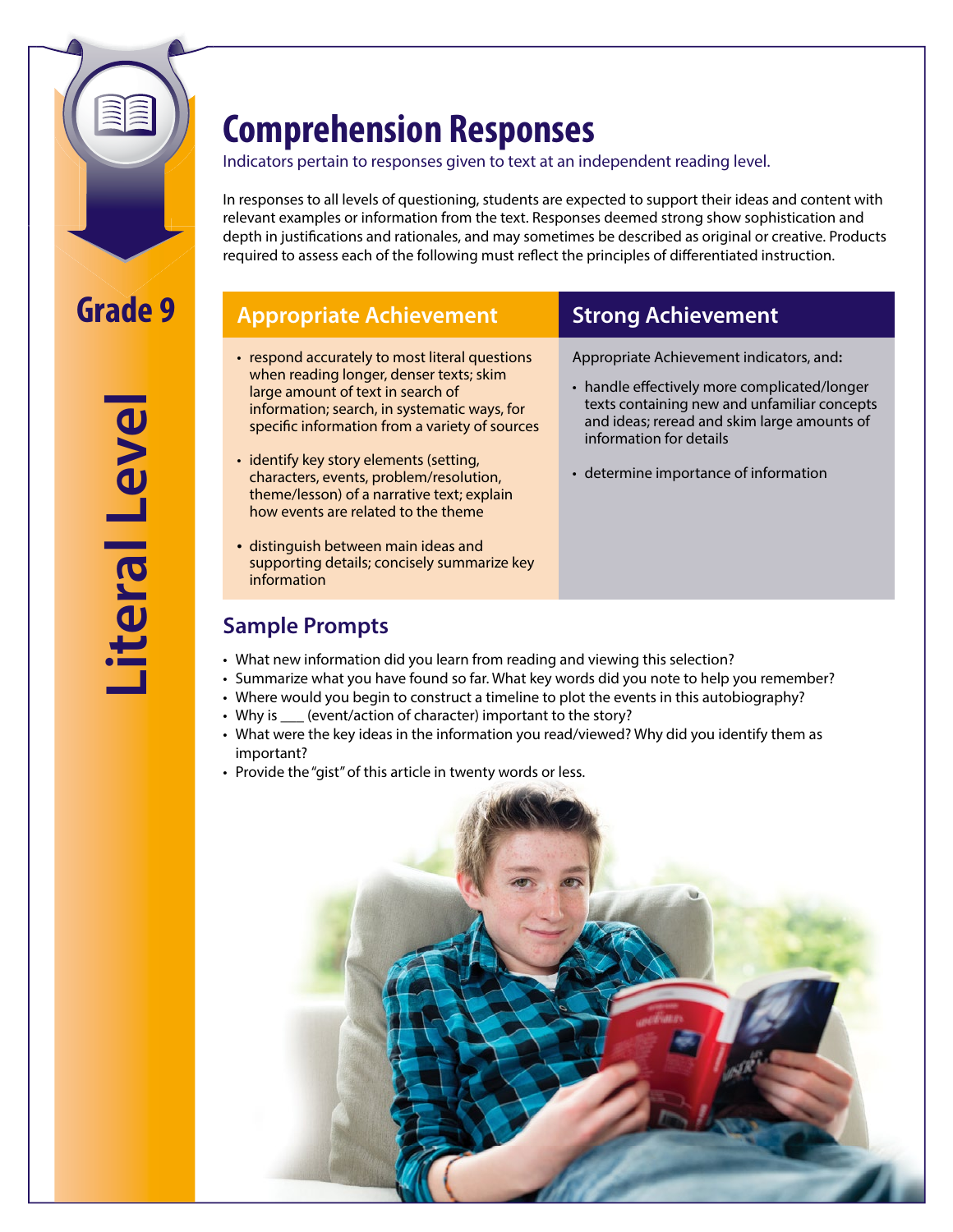

## **Appropriate Achievement Strong Achievement**

- make logical inferences about multiple complex characters (i.e., motivations, traits, feelings, personality) and story events, referring to relevant textual details; describe relationships among characters and effect on plot/subplots or overall theme
- interpret relationships among ideas to draw conclusions (e.g., plot, sequence, cause/ effect, problem/solution) or make comparisons; support responses with relevant details
- use context clues, prior knowledge and reference tools to explain the meaning of new vocabulary and technical terms; interpret subtle shades of meaning, figurative/ descriptive language, and symbols (e.g., objects, motifs)
- interpret and use text features (e.g., headings and subheadings, cut-aways, legends, diagrams, maps, graphs, glossaries, captions, charts, feature boxes, sidebars), and make general inferences using this information

Appropriate Achievement indicators, and:

- demonstrate a strong understanding of how story events are interrelated
- provide thoughtful inferences supported by specific and relevant examples and by personal knowledge and experience

**Guidelines for Levels of Questions on Summative Assessments:**

Maximum 20% Literal Between 40-60% Inf/Int Between 20-60% Per/Ev/Cr

## **Sample Prompts**

- Describe \_\_\_ (character) at the beginning of the story and at the end of the story. What caused this change?
- In what ways did the weaknesses/strengths of the character affect the chain of events in the story? How would the story be different if the character had acted differently?
- • What is the theme or message of this selection? What do you think the author/poet wants you to think about and remember?
- What does this word mean? What helped you figure that out?
- Explain and give an example of how the author/poet used metaphor/simile/irony/personification/ onomatopoeia.
- Show me how you used this key to understand the map.
- • Look at this photograph and caption. What information do you learn that adds to the words of the text?
- • How do the text features (e.g. headings, charts, questions) help you understand what you have read?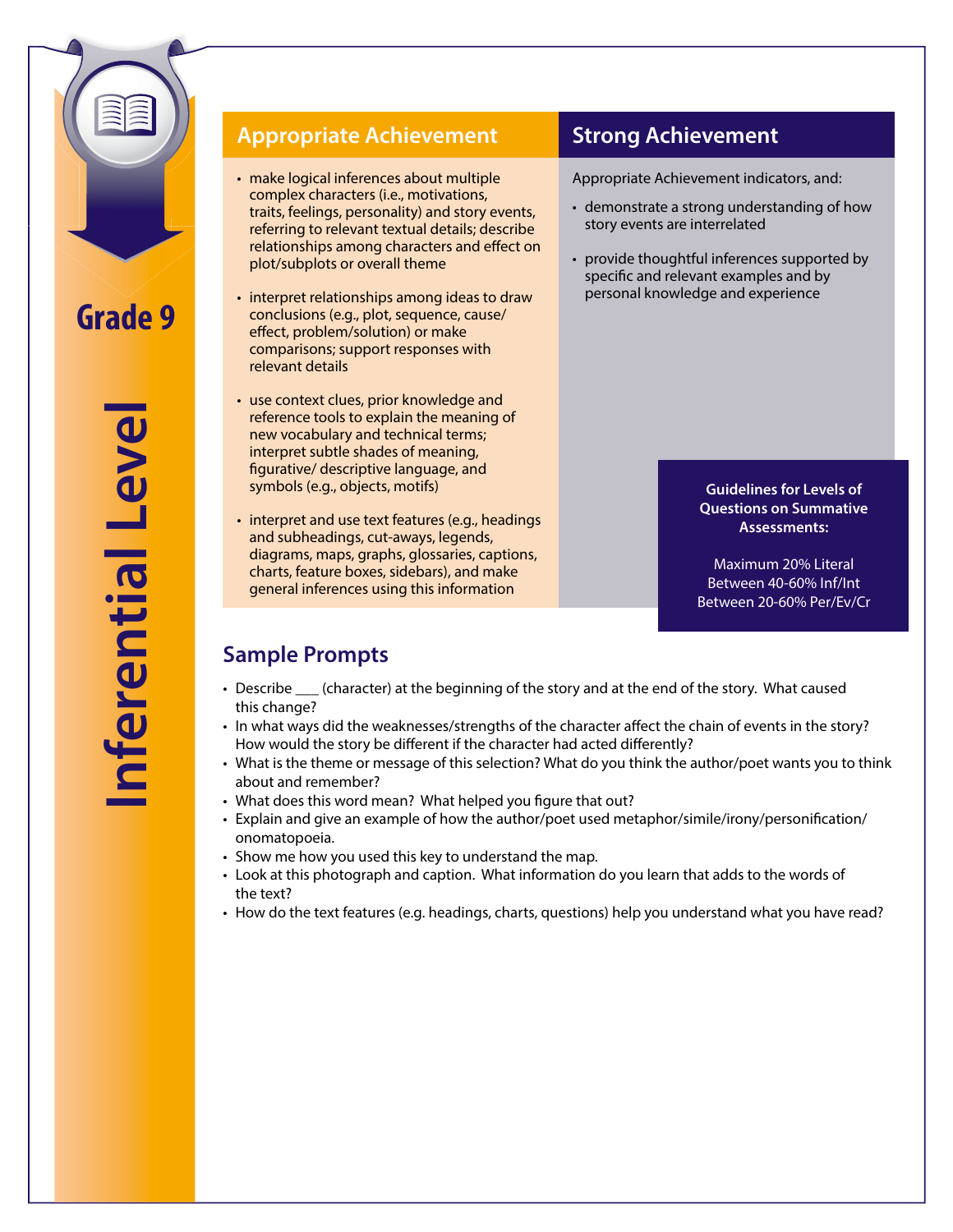

**Personal/Critical/Evaluative Level** Personal/Critical/Evaluative Leve

## **Appropriate Achievement Strong Achievement**

- make personal connections: compare contrast with personal experiences/ relevant prior knowledge; make logical text- to-text, text-to-world comparisons; connect characters within and across texts/genres by circumstances, traits or actions; consider more than one point-of-view
- make connections between the social/moral issues of the present and those presented in realistic/historical fiction, biographies, satire and other genres
- express and support personal reactions, preferences for, and opinions about particular texts, authors, illustrators and genres; express changes in personal viewpoint/ideas as a result of reading a particular text
- explain how the different elements of author's style/technique creates meaning and reaction; evaluate author's effectiveness
- respond critically to texts: recognize language used to manipulate, persuade or control; detect prejudice, stereotyping and bias; propose alternative perspectives; analyze and evaluate information; demonstrate an awareness that texts reveal and produce ideologies, identities, and positions; evaluate ways in which genders and various cultures and socioeconomic groups are portrayed
- evaluate purpose, structure, and characteristics of a variety of text forms; explain how they contribute to understanding the text; explore the relationships among language, topic, genre, purpose, context, and audience

## **Sample Prompts**

- Which character is most like you? How?
- How would you have solved the problem?
- Tell me about your favourite genre. What is it about the genre that engages you?
- Does the author keep you interested in this selection? How?
- What does the author do to help you picture this character?
- The problem is described by \_\_\_ .What do you think \_\_\_ would say about it?
- • Whose viewpoint is presented? What, if any, opposing viewpoints are presented? Whose viewpoint is missing? Describe the biases and assumptions presented in this selection. Whose interests are served?
- • What are some examples of how the author used exaggeration/subtle misinformation in this piece?
- • What are some similarities and differences between one form/genre (e.g., myths and legends) and another?

Appropriate Achievement indicators, and:

- • synthesize experiences with other texts and prior knowledge to make sophisticated connections
- provide insightful explanations and examples